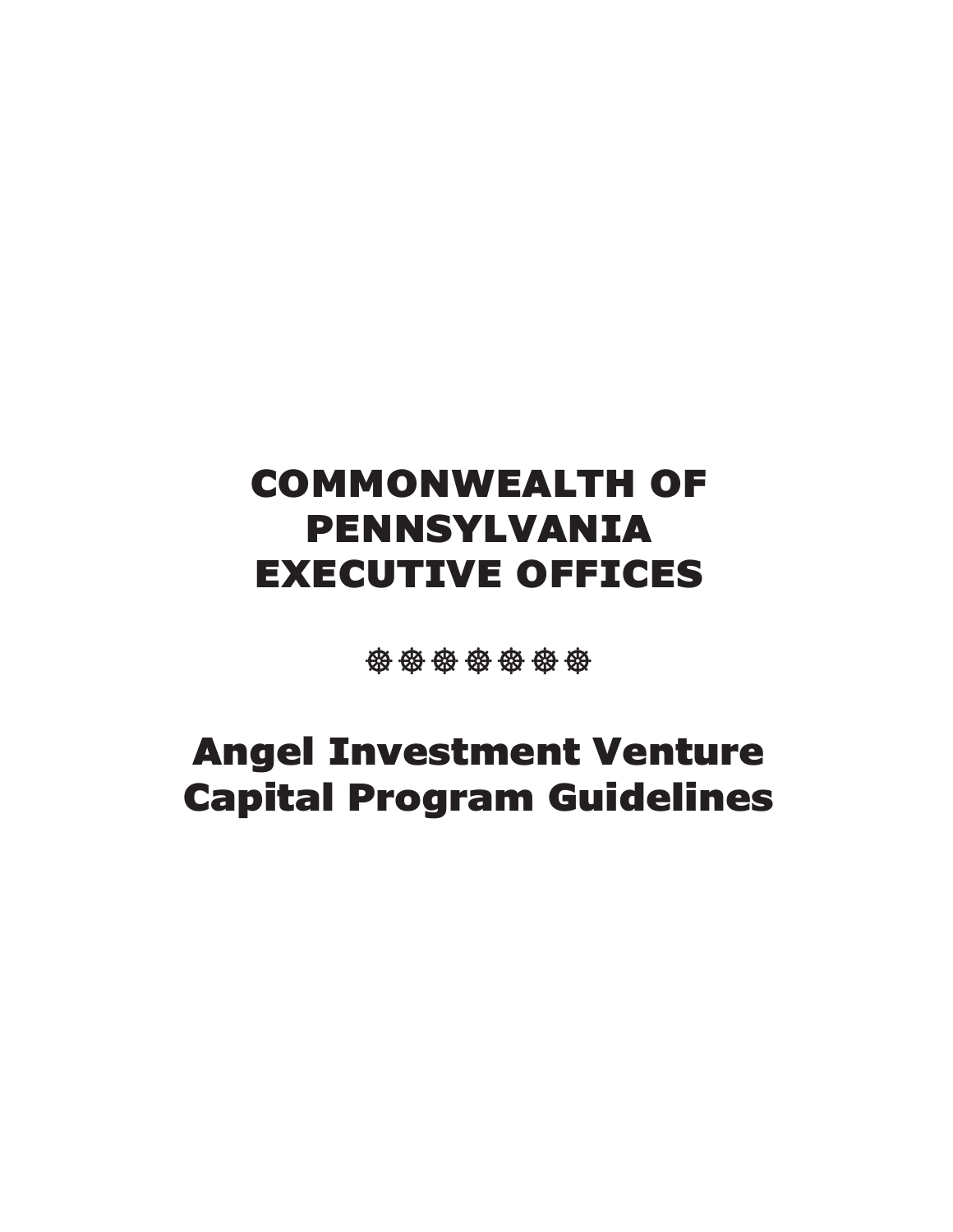#### **Table of Contents**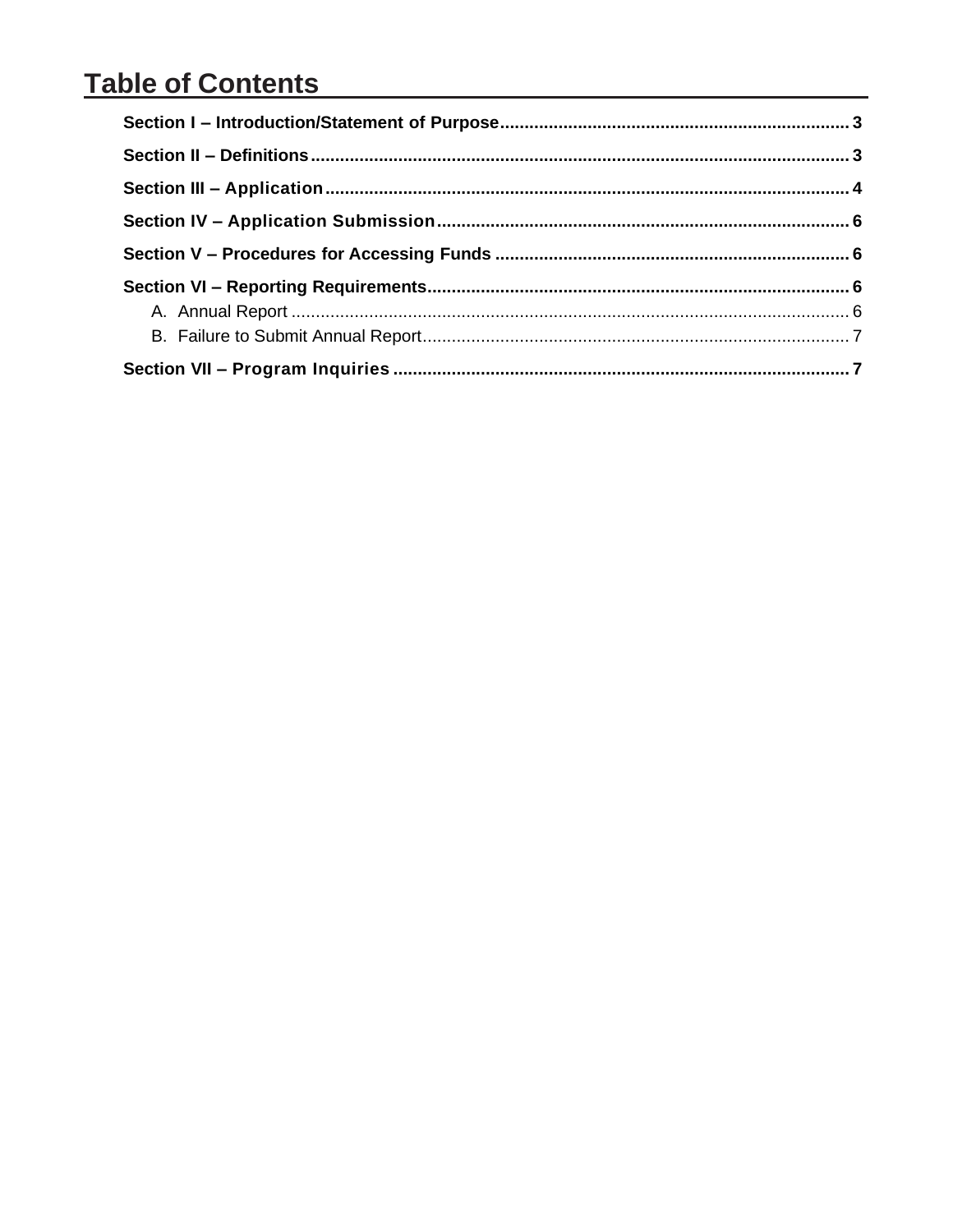#### **Section I – Introduction/Statement of Purpose**

The Act of June 30, 2021, P.L. 62, No. 24 (Act 24 of 2021), established the Angel Investment Venture Capital Program (Program) to create a business environment that attracts and encourages early-stage financing for businesses located in Pennsylvania with the potential for high growth, increases capital investment in the Commonwealth, and encourages job creation in Pennsylvania by making investments in Pennsylvania-based companies that focus on commercializing research and development, technology transfers, or the application of new technologies. The following Angel Investment Venture Capital Program Guidelines (Guidelines) provide for implementation of the Program.

### **Section II – Definitions**

- Angel investor: A person or entity that makes qualified investments in companies.
- **Applicant:** An angel investor or a qualified business venture.
- **Eligible applicant:** The combination of an angel investor and one or more qualified business ventures.
- **Guidelines:** The Angel Investment Venture Capital Program Guidelines.
- **Office:** The Executive Offices of the Governor. The Office of the Budget will administer the Program on behalf of the Executive Offices of the Governor.
- **Program:** The Angel Investment Venture Capital Program established under Article XVI-P of The Fiscal Code as added by Act 24 of 2021.
- **Qualified business venture (QBV):** A business that:
	- (1) Is primarily focused on commercializing research and development, technology transfers, or the application of new technology, or if the business is not engaged in those industries, then a business that the Office determines is able to employ the qualified investment in ways that will be highly beneficial to the Commonwealth's economic growth;
	- (2) Has at least 51% of its employees employed in this Commonwealth at the time the angel investor or QBV applies for a qualified investment;
	- (3) Has fewer than 100 employees at the time the angel investor or QBV applies for a qualified investment;
	- (4) Has operated in a physical location within this Commonwealth for not more than five consecutive years at the time the application is submitted;
	- (5) At the time of application for a qualified investment, has not received more than \$2,000,000, in the aggregate, in private equity investments of which not more than \$1,000,000 was invested by a single investor; and,
	- (6) Is not engaged in a business involving:
		- (i) Real estate.
		- (ii) Real estate development.
		- (iii) Insurance.
		- (iv) Professional services provided by an accountant, a lawyer, or a physician.

(v) Retail sales, except when the primary purpose of the business is the development or support of electronic commerce using the Internet.

- **Qualified investment:** A payment of money or its equivalent for a private equity interest in a QBV.
- **Recipient:** The combination of an angel investor and one or more qualified business ventures who have been approved by the Office to enter into a fully executed grant agreement.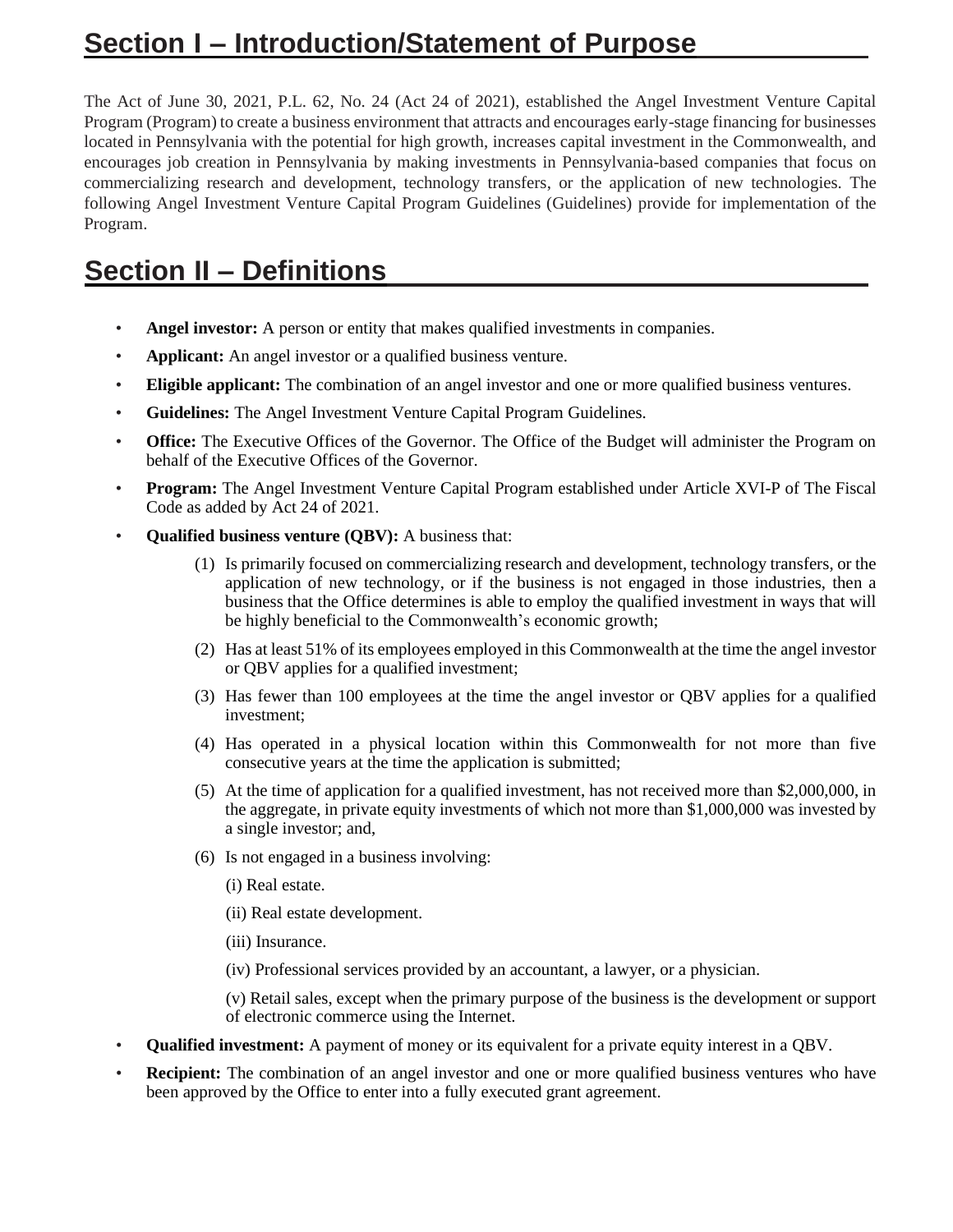- **Applications.** An applicant shall submit an application for review by the Office as described herein requesting a grant for the purpose of making a qualified investment in one or more QBVs. The application shall be in the form prescribed by the Office and shall contain all of the parts required by this Section IV of these Guidelines. If the Office receives an incomplete application, the Office will notify the applicant that the application is incomplete, and the applicant will have 14 days from the date of the notice to resubmit a complete application to the Office. An application which remains incomplete at the expiration of the 14 days will be deemed to have been withdrawn by the applicant. After the application has been submitted, the Office may require an applicant to answer questions, submit additional information, or meet in-person or virtually as part of the application review.
- **Certifications.** All applications shall be submitted subject to the penalties of 18 Pa.C.S. § 4904 (relating to unsworn falsification to authorities). In addition, each QBV applicant shall certify, subject to 18 Pa.C.S. § 4904, that each QBV which would receive funding via a grant:
	- (1) Is not at the time of the application, and will not during the term of the grant agreement, be engaged in the real estate business; real estate development; insurance; professional services provided by an accountant, lawyer, or physician; or, retail sales except when the primary purpose of the business is the development of or support for online electronic commerce.
	- (2) Is primarily focused on commercializing research and development, technology transfers, or the application of new technology;
	- (3) Has at least 51% of its employees employed at physical locations within the Commonwealth on the date the application is submitted;
	- (4) Has fewer than 100 employees on the date the application is submitted;
	- (5) Has been operating withing the Commonwealth for not more than five consecutive years on the date the application is submitted; and
	- (6) Has not received, by the date the application is submitted, more than \$2,000,000, in the aggregate, in private equity investments of which not more than \$1,000,000 was invested by a single investor.
- **Business Plan.** Each applicant shall submit a comprehensive, detailed business plan:
	- (1) *Each angel investor* shall submit a written business plan to the Office that demonstrates the angel investor's experience making investments in companies that have provided early-stage financing for businesses with the potential for high-growth, or have increased capital investing with the Commonwealth, or have resulted in job creation with the Commonwealth, or some combination of these factors. The business plan shall be included in the grant agreement, and shall at a minimum include the following information regarding the angel investor:
		- The name and address of the angel investor.
		- The legal structure of the angel investor.
		- The names and addresses of the owners, corporate officers, proprietors, partners, general partners, limited partners, equity investors, or any person or entity that owns or directs or controls any interest in the angel investor. If control of the angel investor is organized or effectuated via a trust or shell corporations, then the business plan must specifically identify the person or entity that exercises actual, ultimate control over the angel investor through the shell corporations.
		- The number of years the angel investor has been making equity investments.
		- For a for-profit entity, the net worth of the angel investor computed in accordance with generally accepted accounting principles.
		- For a for-profit entity, income statements of the angel investor for the two most recent calendar years computed in accordance with generally accepted accounting principles. If the angel investor does not compute its books and records on a calendar year basis, income statements for the two most recent 12-month periods shall be included.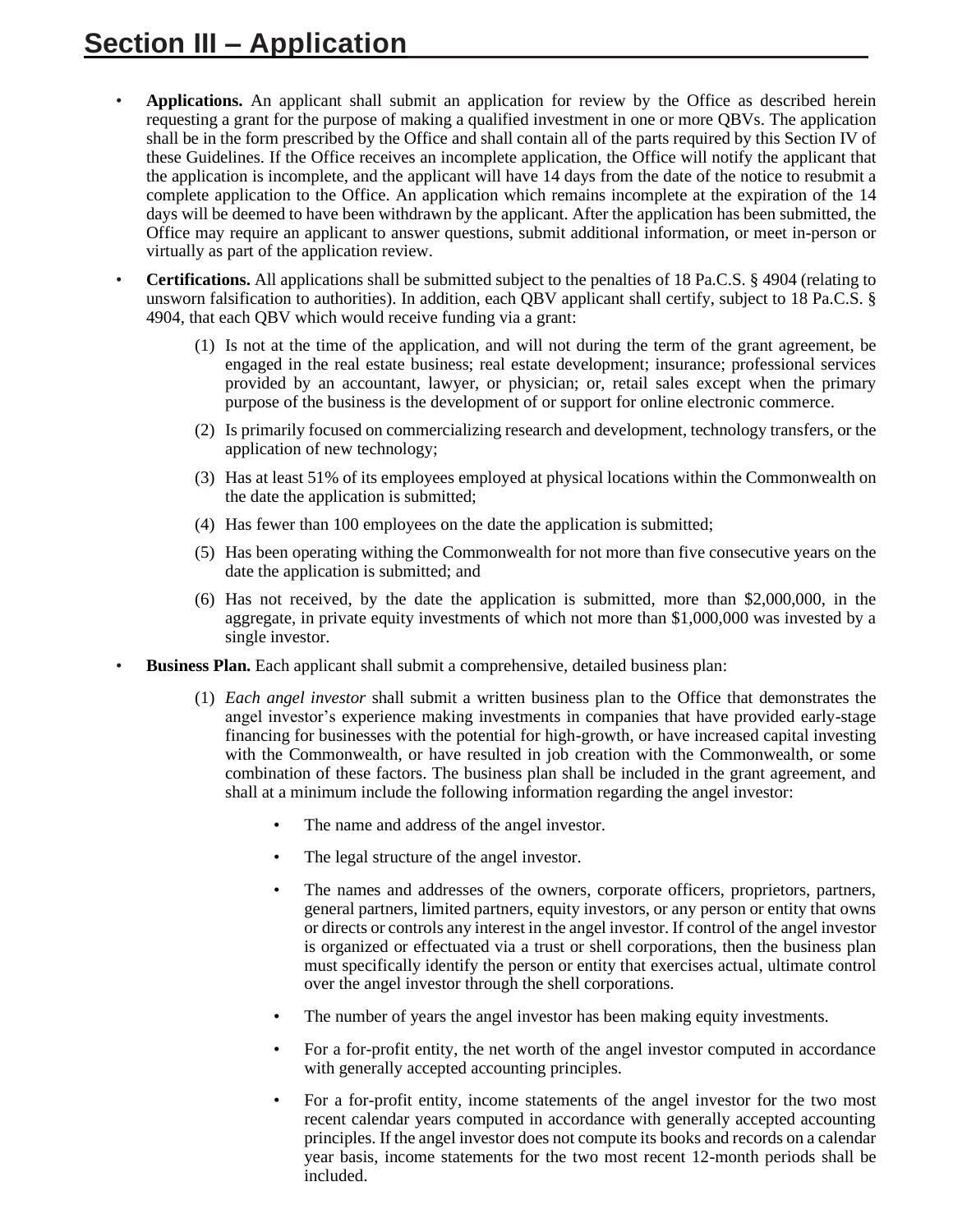- For a nonprofit organization, a completed Federal Form 990 for the two most recent years.
- For a nonprofit organization, a description of any technology creation or in-kind support of new companies, such as shared equipment, laboratory space and intellectual properties.
- An accounting of equity investments currently held by the angel investor to include the cost basis and current market value of the equity investments.
- The angel investor must submit all of the items in subsection (2) of this Section IV of these Guidelines for each QBV in which the angel investor proposes to invest the grant funds.
- (2) *Each QBV shall submit* a written business plan that contains at a minimum:
	- A statement of purpose for the QBV.
	- A description of the QBV's business.
	- The legal structure of the QBV.
	- The names and addresses of the owners, corporate officers, proprietors, partners, general partners, limited partners, equity investors, or any person or entity that owns or directs or controls any interest in the QBV. If control of the QBV is organized or effectuated via a trust or shell corporations, then the business plan must specifically identify the person or entity that exercises actual, ultimate control over the QBV venture through the shell corporations.
	- Products or services offered by the QBV.
	- The location(s) of the QBV.
	- The name(s) and address(s) of the QBV's officers, management, and key employees.
	- A marketing plan for the QBV.
	- A summary of financial needs for the QBV.
	- A detailed description of how the QBV would use the grant monies to commercialize research and development, to commercialize technology transfers, or to commercialize new technology within Pennsylvania, including specific, measurable goals to be achieved during the first 12-month period of the grant.
	- A sources and uses of funds statement for the QBV.
	- A cash flow statement for the QBV.
	- A three-year income projection for the QBV.
	- A balance sheet for the QBV.
	- A description of the financial record keeping of the QBV and the name(s) of persons responsible for maintaining these records.
	- A description of any business liability insurance coverage maintained by the QBV.
	- A detailed description of both the physical and information technology security measures maintained by the QBV. If the QBV produces SSAE 18 audits or SOC 1- 3 reports, then the QBV's description may include its most recent SSAE 18 audit, or SOC 1-3 report.
- **Pre-grant award period for applicants.** Beginning on March 1, 2022, angel investor applicants and QBV applicants that have submitted complete applications to the Office may enter into discussions with each other for the purpose of achieving eligible applicant status. Once an angel investor and one more QBVs become an eligible applicant, they will develop and submit the Narrative described below for consideration by the Office in addition to their individual applications.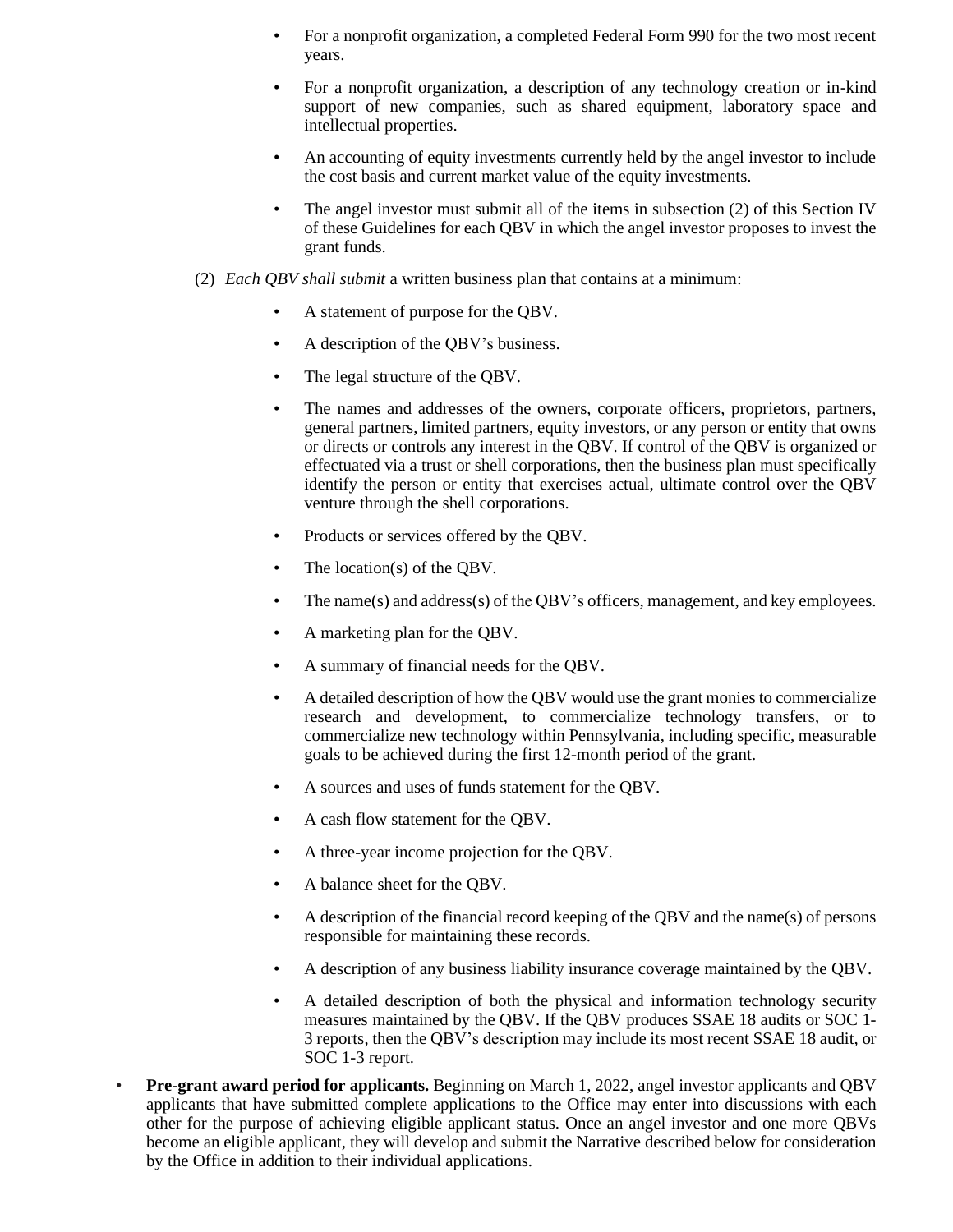- **Applications directly submitted by Eligible Applicants.** An eligible applicant may directly submit an application directly to the Office without participating in the pre-award period. Such eligible applicants shall include the Narrative described below in their applications at the time they are submitted to the Office.
- **Narrative.** Each eligible applicant shall deliver a detailed narrative to the Office that describes each proposed qualified investment and that demonstrates a clear, direct nexus between each of those proposed investments and the objectives of the Program. An eligible applicant must demonstrate in concrete, practical terms how its proposed qualified investment(s) will create a business environment in Pennsylvania that will attract and encourage early-stage financing for businesses located in Pennsylvania that primarily focus on commercializing research and development, technology transfers, or the application of new technology, or would increase capital investment or encourage job creation in such businesses.

## **Section IV – Application Submission**

Applications must be submitted to the Office as PDF files via email at budget@pa.gov. The Office will receive applications beginning March 1, 2022, and ending at 3:00 pm in Harrisburg, PA on June 30, 2022. An application must be submitted to the Office in accordance with these Guidelines to be considered by the Office. The Office shall consider applications from eligible applicants on a rolling basis beginning July 5, 2022 until grant funding available for the Program is exhausted.

## **Section V – Procedures for Accessing Funds**

Grant funds will be disbursed electronically to Recipients in accordance with the grant agreement. An angel investor will receive payment of the grant funds from the Commonwealth as each QBV in the approved application is ready to receive the grant funding. The angel investor must request payment of the grant monies from the Commonwealth at least 45 days in advance of the date that the angel investor will transfer the grant funds to the QBV. The angel investor must transfer all of the grant funding to the QBV within 14 days of the date the investor receives payment of the grant funds from the Commonwealth. The angel investor must return any grant funding not so transferred to a QBV within 21 days of the date the investor receives payment of the grant funds from the Commonwealth.

## **Section VI – Reporting Requirements**

#### **A. Annual Report**

- Each Recipient shall submit a report to the Office in PDF format via email by 5:00 pm in Harrisburg, PA of the last Friday of each September during the term of the grant agreement. Each report shall cover the 12 months ended the immediately preceding June 30.
	- (1) *As to the angel investor,* the report shall include:
		- The name and address of the angel investor.
		- The name of the angel investor's contact person, including address, phone, and email.
		- A financial statement, computed in accordance with generally accepted accounting principles, for all funds received and invested by the angel investor under this Program during the reporting period.
	- (2) *For each QBV in which the angel investor made a qualified investment*, the report shall include all of the following for the QBV:
		- The name and address of the OBV.
		- The name of QBV's contact person, including address, phone, and email.
		- A detailed description of the QBV.